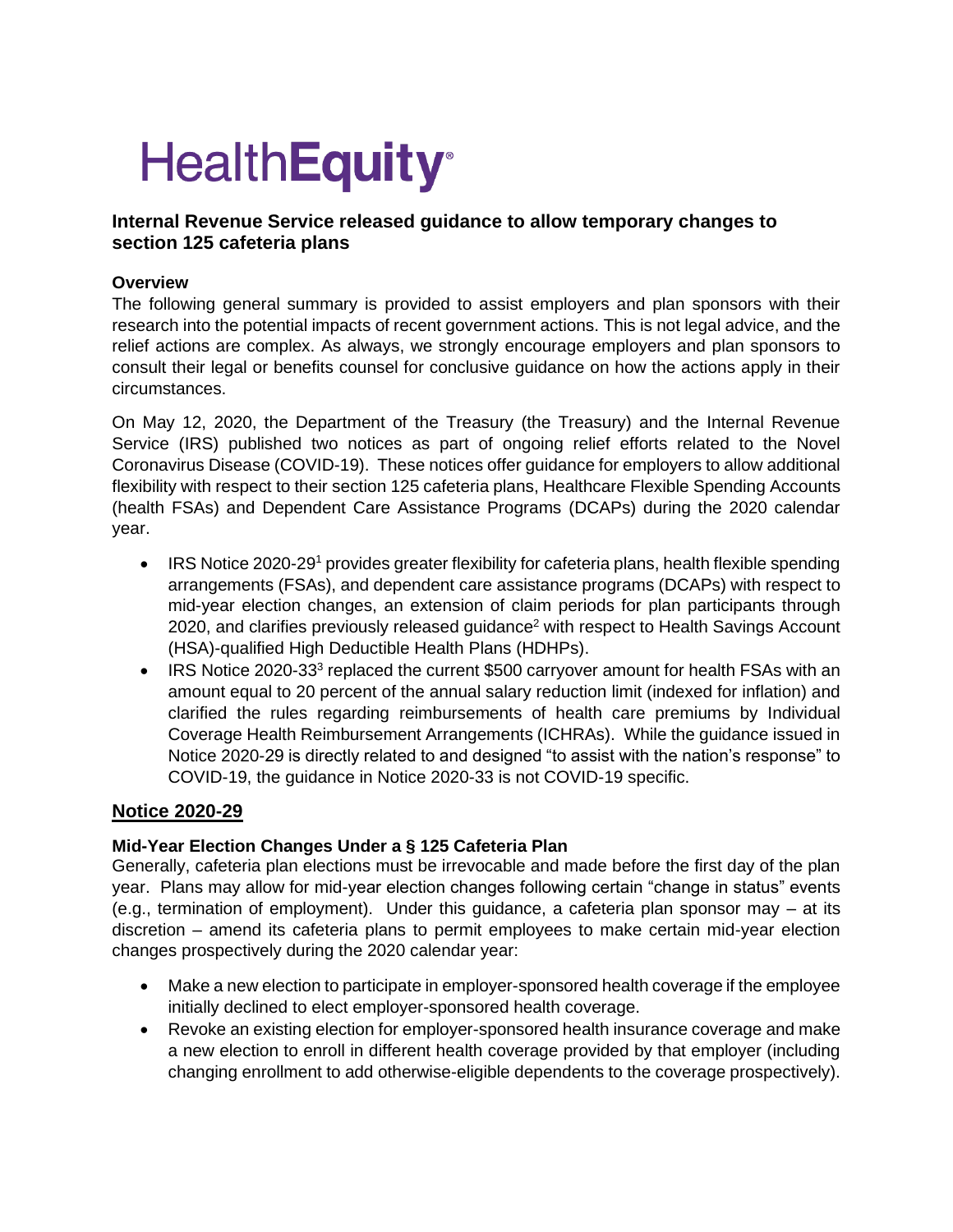- Revoke an existing election for employer-sponsored health coverage, provided that the employee attests in writing that the employee is enrolled – or immediately will enroll – in other "comprehensive" health coverage not provided by the employer (optional model attestation language is included in the notice).
- Revoke an election, make a new election, or increase or decrease an election to a health FSA.
- Revoke an election, make a new election, or increase or decrease an election to a DCAP.

Employers are not required to provide these election changes and can determine which changes they will permit. The relief provided in Notice 2020-29 may be applied retroactively to periods prior to this guidance and on or after January 1, 2020 to address a cafeteria plan that – prior to the issuance of this guidance – permitted mid-year election changes that are otherwise consistent with the requirements of the notice.

Also, in determining the extent to which these election changes are permitted and applied, the Treasury and IRS note that an employer may wish to consider the potential for adverse selection and limit mid-year elections to instances in which an employee's coverage will be increased or improved as a result of the election (e.g., by switching from self-only to family coverage). For health FSAs and DCAPs, employers are permitted to limit mid-year election changes to amounts no less than amounts already reimbursed.

### **Extended Claims Period for Health FSAs and DCAPs**

Generally, any unused balances remaining in an employee's health FSA or DCAP at the end of the plan year is forfeited by the plan participant (the "use-it-or-lose-it" rule). Health FSAs or DCAPs may provide a grace period immediately following the end of each plan year during which unused amounts at the end of the plan year may be used to reimburse eligible medical expenses incurred during the grace period (which cannot extend more than 2 months and 15 days ["2½ months"] beyond the end of the preceding plan year). Employers may amend their health FSAs or DCAPs to permit employees to apply the unused amounts in their health FSA or DCAP as of the end of a grace period ending in 2020 (e.g., March 15, 2020 for the 2019 calendar plan year) or plan year ending in 2020 to pay for reimbursable medical expenses incurred on or before December 31, 2020. The relief in Notice 2020-29 applies both to general purpose and limitedpurpose health FSAs.

The extension of time for incurring claims is available both to cafeteria plans that have a grace period and plans that provide for a carryover (notwithstanding the general rule<sup>4</sup> that health FSAs may not have both a carryover and a grace period). In other words, a health FSA that allows a carryover would also be permitted to amend the plan to extend the claims period to December 31, 2020. However, this additional flexibility would only benefit those plans ending on or after January 1, 2020 (i.e., a non-calendar plan year). For a health FSA with a non-calendar plan year (e.g., February 1, 2019 – January 31, 2020), a participant would be able to use any remaining amounts from the 2019 plan year as of January 31, 2020 to pay for reimbursable expenses through December 31, 2020, even amounts exceeding the otherwise-applicable \$500 carryover limit for the 2019 plan year.

Conversely, a calendar-year health FSA (e.g., January 1, 2019 - December 31, 2019) with a carryover would already allow participants to use up to \$500 through the end of December 31, 2020 irrespective of this guidance and would not gain any additional flexibility from the extended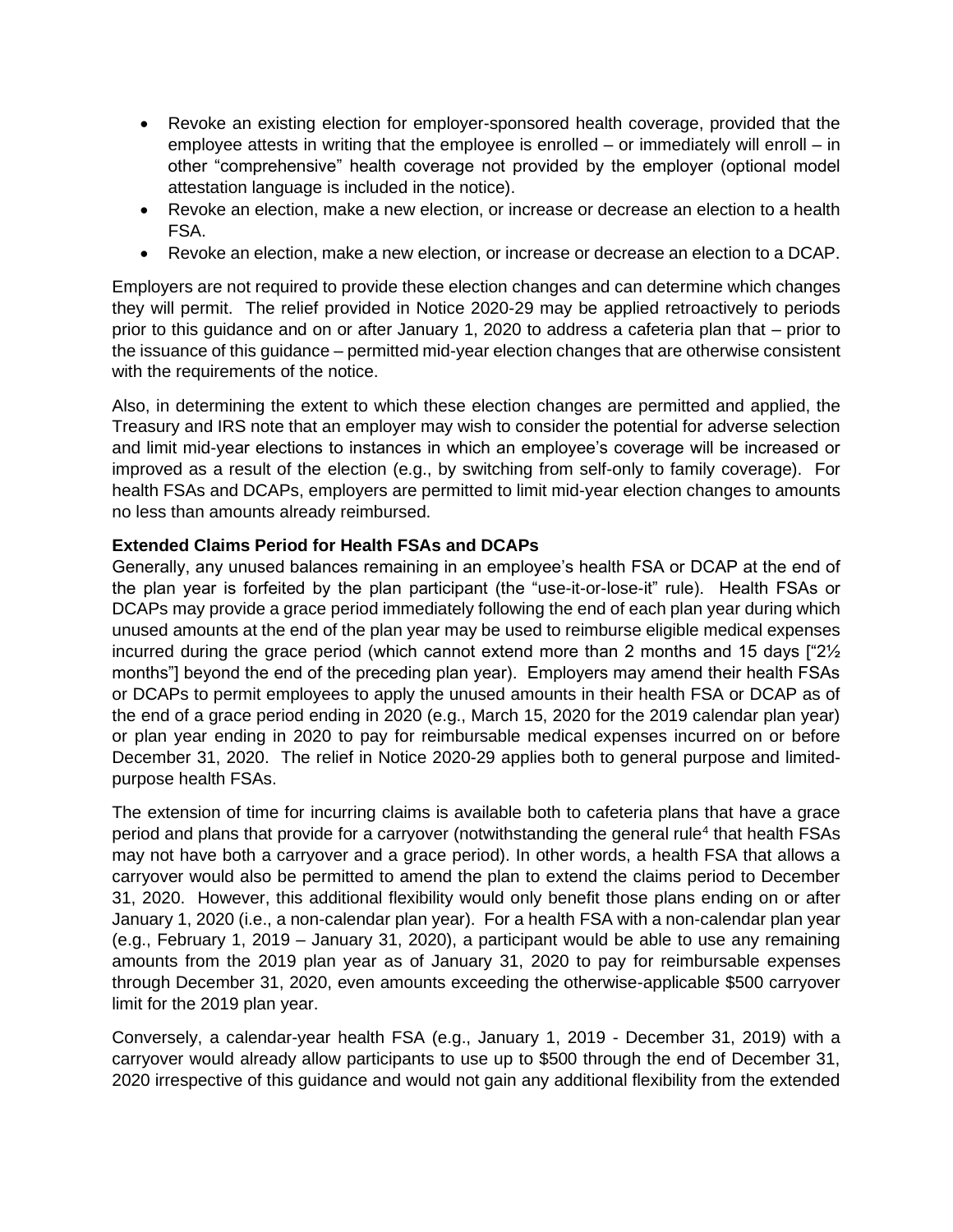claims period nor would the 2019 carryover dollars be increased by the provisions of Notice 2020- 33 (see below).

However, an individual who has unused amounts remaining at the end of the plan year or grace period ending in 2020, and who is allowed the extended claims period per Notice 2020-29, will be ineligible to make HSA contributions during the extended period (except in the case of an HSAcompatible health FSA, e.g., a limited-purpose FSA). Thus, employers who have HDHPs and facilitate the opening and maintenance of employees' HSAs should exercise care to make sure their adoption of this extension does not adversely impact their employees' ability to contribute to their HSAs.

A similar claims period extension can be made available for DCAPs

## **Plan Amendments**

Plan amendments that allow for these mid-year cafeteria plan election changes and the extension of the claims period must be adopted before December 31, 2021, and can be retroactive to January 1, 2020, provided that the plan is operated in accordance with Notice 2020-29. Plan sponsors must notify eligible employees of the changes made under these temporary rules.

## **COVID-19 Testing and Treatment for HSA-Compatible HDHPs**

In the previously released Notice 2020-15, the guidance allows HDHPs to provide benefits associated with testing for and treatment of COVID-19 either without a deductible or with one that is below the otherwise required minimum annual deductible; therefore, an HDHP providing such care on a no- or low-cost basis will not fail to qualify as an HDHP. Consequently, employees' eligibility to make contributions to their HSAs will not be jeopardized, even if medical expenses related to COVID-19 testing or treatment are paid by the HDHP. Notice 2020-29 clarifies that this relief applies for expenses incurred on or after January 1, 2020 and clarifies what expenses are to be treated as COVID-19 testing and treatment, including "the panel of diagnostic testing for influenza A & B, norovirus and other coronaviruses, and respiratory syncytial virus (RSV) and any items or services required to be covered with zero cost sharing under the Families First Act, as amended by the Coronavirus Aid, Relief, and Economic Security (CARES) Act.

### **Telemedicine and HSA-Compatible HDHPs**

Just as HSA-qualified health plans can provide benefits related to COVID-19 testing and treatment either without a deductible or with reduced or no-cost sharing without jeopardizing HSA eligibility, Section 3701 of the CARES Act expanded this to include all remote care service expenses (i.e., telehealth). Previously, plans that covered telemedicine prior to reaching the deductible disqualified HSA holders from making HSA contributions. This change, effective as of March 27, 2020 (the date of enactment) applies for plan years beginning on or before December 31, 2021. Notice 2020-29 provides that such services provided on or after January 1, 2020 will also be permitted in an HSA-compatible HDHP.

# **Notice 2020-33**

# **Health FSA Carryover**

Under existing guidance, an employer may elect to allow a health FSA to provide that unused amounts at the end of the plan year could be carried over to the following plan year, which was limited to \$500. In June 2019, President Trump issued Executive Order 13877 – "Improving Price and Quality Transparency in American Healthcare to Put Patients First,"<sup>5</sup> which directed the Secretary of the Treasury – to the extent consistent with the law - to issue guidance that would